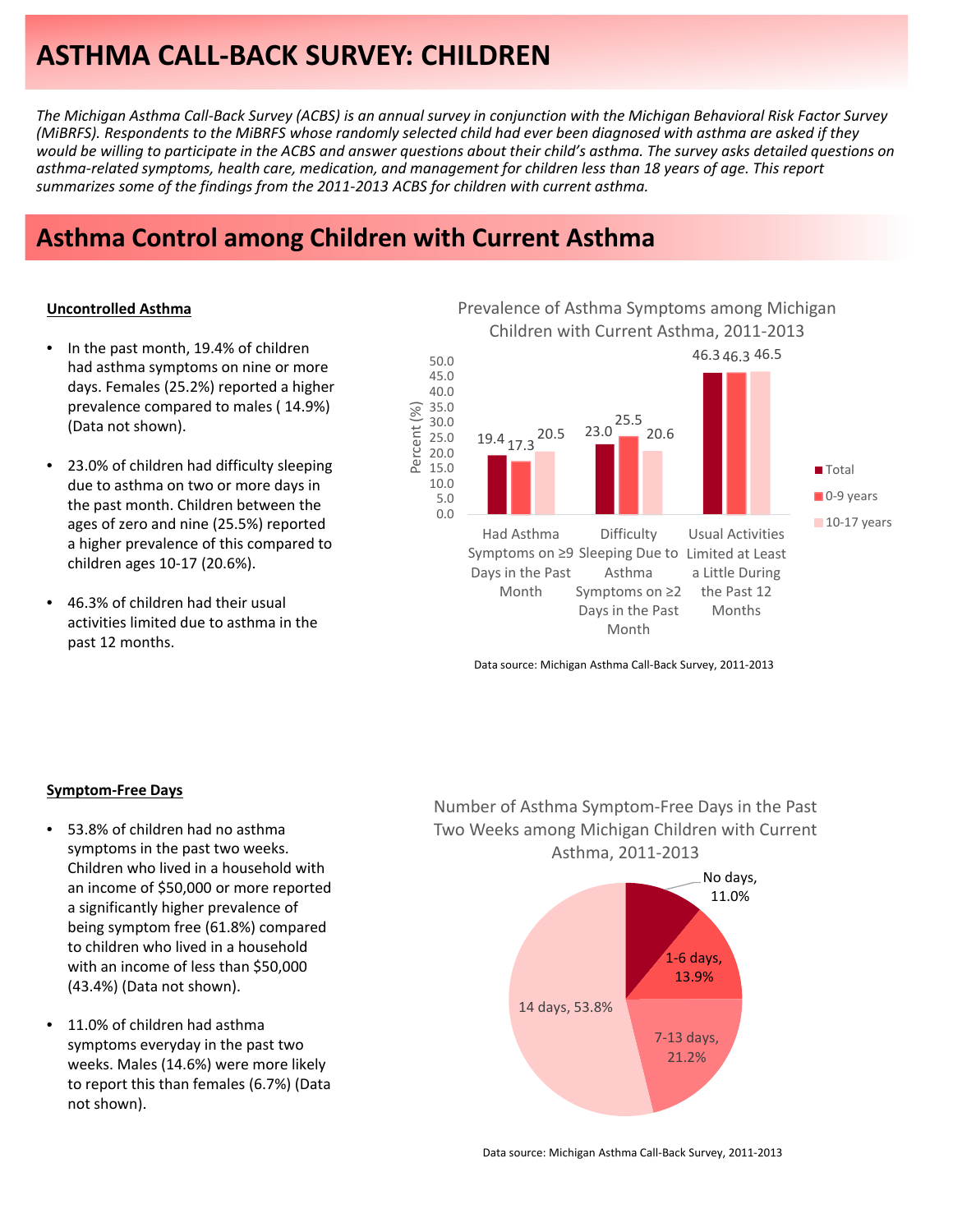# **Health Care Utilization among Children with Current Asthma**

- 51.5% of children had two or more routine asthma care visits in the past 12 months. The prevalence of this was significantly higher among children between the ages of 0‐9 (59.8%) compared to children between the ages 10‐17 (45.4%).
- 12.3% of children visited the Emergency Department (ED) two or more times in the past 12 months.
- 65.3% of children received a flu vaccine in the past 12 months.

Prevalence of Asthma Health Care Utilization in the Past 12 Months among Michigan Children with Current Asthma, 2011‐2013



Data source: Michigan Asthma Call‐Back Survey, 2011‐2013

# **Asthma Management among Children with Current Asthma**

- The prevalence of ever being taught how to recognize the signs of an asthma episode was significantly higher among children between the ages of 10‐17 (89.4%) than children between the ages 0‐9 (78.2%).
- 88.3% of children have ever been taught what to do during an asthma episode. Females (94.5%) were more likely to report this compared to males (83.3%) (Data not shown).
- 50.4% of children reported having an Asthma Action Plan. The prevalence of this was significantly higher among children between the ages of 10‐17 (57.4%) compared to children between the ages of 0‐9 (41.8%).
- 45.5% of children reported ever being taught how to use a peak flow meter. The prevalence of this was significantly higher among children between the ages of 10‐ 17 (56.7%) than children between the ages of 0‐9 (31.5%).
- 13.7% of children have ever taken an asthma management class.
- 61.8% of children received three or more types of asthma education.

Prevalence of Knowledge Indicators Related to Asthma Management among Michigan Children with Current Asthma, 2011‐2013



Prevalence of Knowledge Indicators Related to Asthma Management among Michigan Children with Current Asthma, 2011‐2013 (cont.)



Data source: Michigan Asthma Call‐Back Survey, 2011‐2013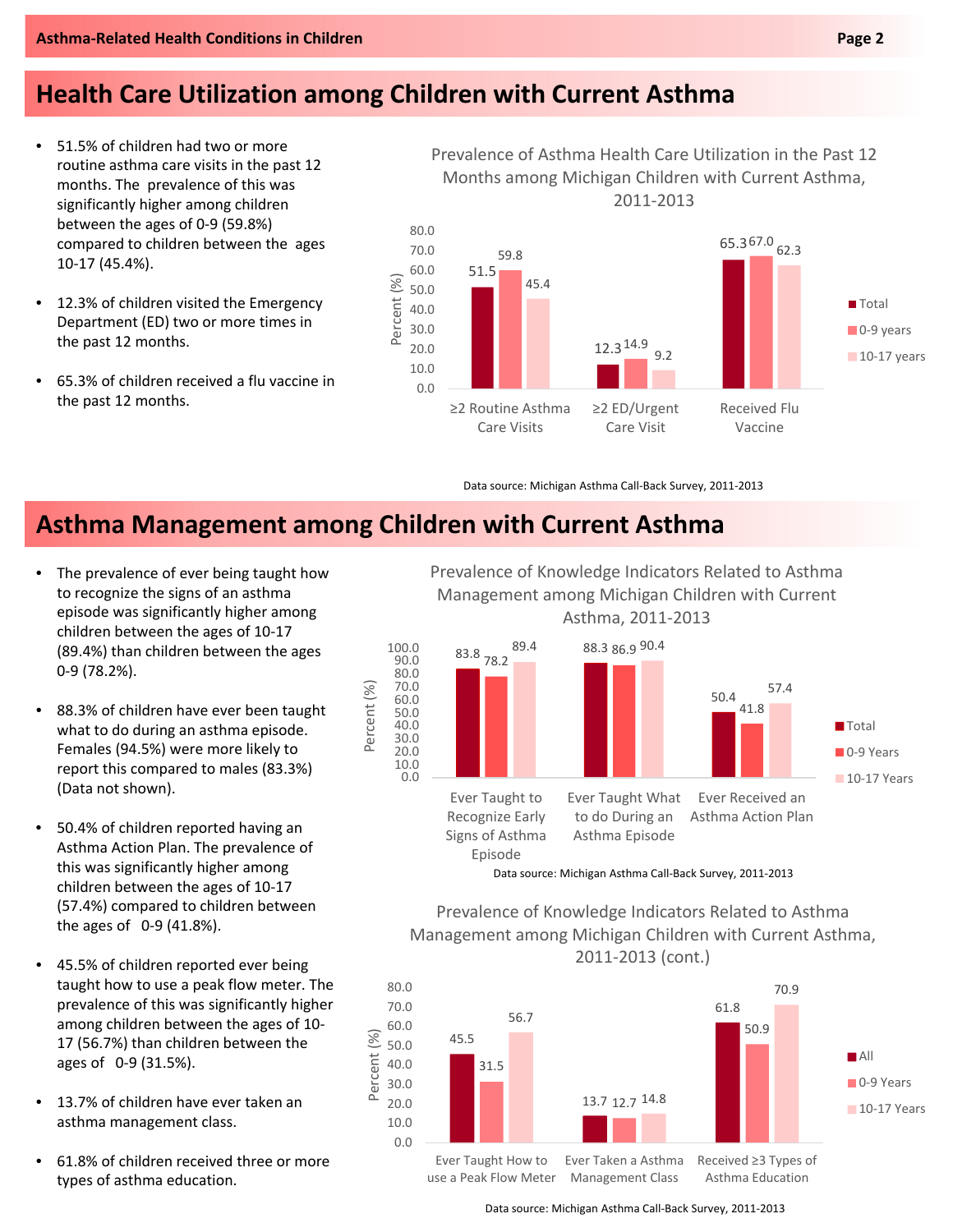# **Indoor Environmental Indicators Related to Asthma among Children**

## **Asthma Triggers**

- The prevalence of having seen or smelled mold in the child's home was 10.4%.
- 65.6% of children have indoor pets and 35.7% of children have pets allowed in their bedroom.
- The prevalence of using gas for cooking in the child's home was 47.7%, and 11.1% have a wood burning stove or fireplace.
- 9.9% of children reported cigarette smoking in their homes. The prevalence of exposure was significantly lower among children whose parents were college graduates (2.0%) compared to children whose parents either had some college education (12.8%) or were high school graduates (18.9%) (Data not shown).

• The prevalence of washing the child's sheets in hot water was 44.1%.

The prevalence of using the bathroom exhaust fan was 56.0%. This was significantly higher among children between the ages of 10‐17 (62.6%) compared to children between the

The prevalence of using an air cleaner in the home was 38.0%. This was significantly higher among children between the ages of 10‐17 (41.6%) compared to children between the

**Asthma Trigger Avoidance**

ages 0‐9 (49.9%).

ages of 0‐9 (32.6%).



Data source: Michigan Asthma Call‐Back Survey, 2011‐2013

Prevalence of Indoor Asthma Triggers in the Home among Michigan Children with Current Asthma, 2011‐2013 (cont.)



Data source: Michigan Asthma Call‐Back Survey, 2011‐2013



Prevalence of Asthma Trigger Avoidance Behaviors in the Home among Michigan Children with Current Asthma, 2011‐2013



60.0 50.0 Percent (%) Percent (%) 40.0 **Total** 30.0 ■ 0-9 years 20.0  $10-17$ 10.0 years 0.0 Sheets Washed Bathroom Air Cleaner Uses Mattress in Hot water Exhaust Fan Used in Home Cover Used

Data source: Michigan Asthma Call‐Back Survey, 2011‐2013

Prevalence of Indoor Asthma Triggers in the Home among Michigan Children with Current Asthma, 2011‐2013